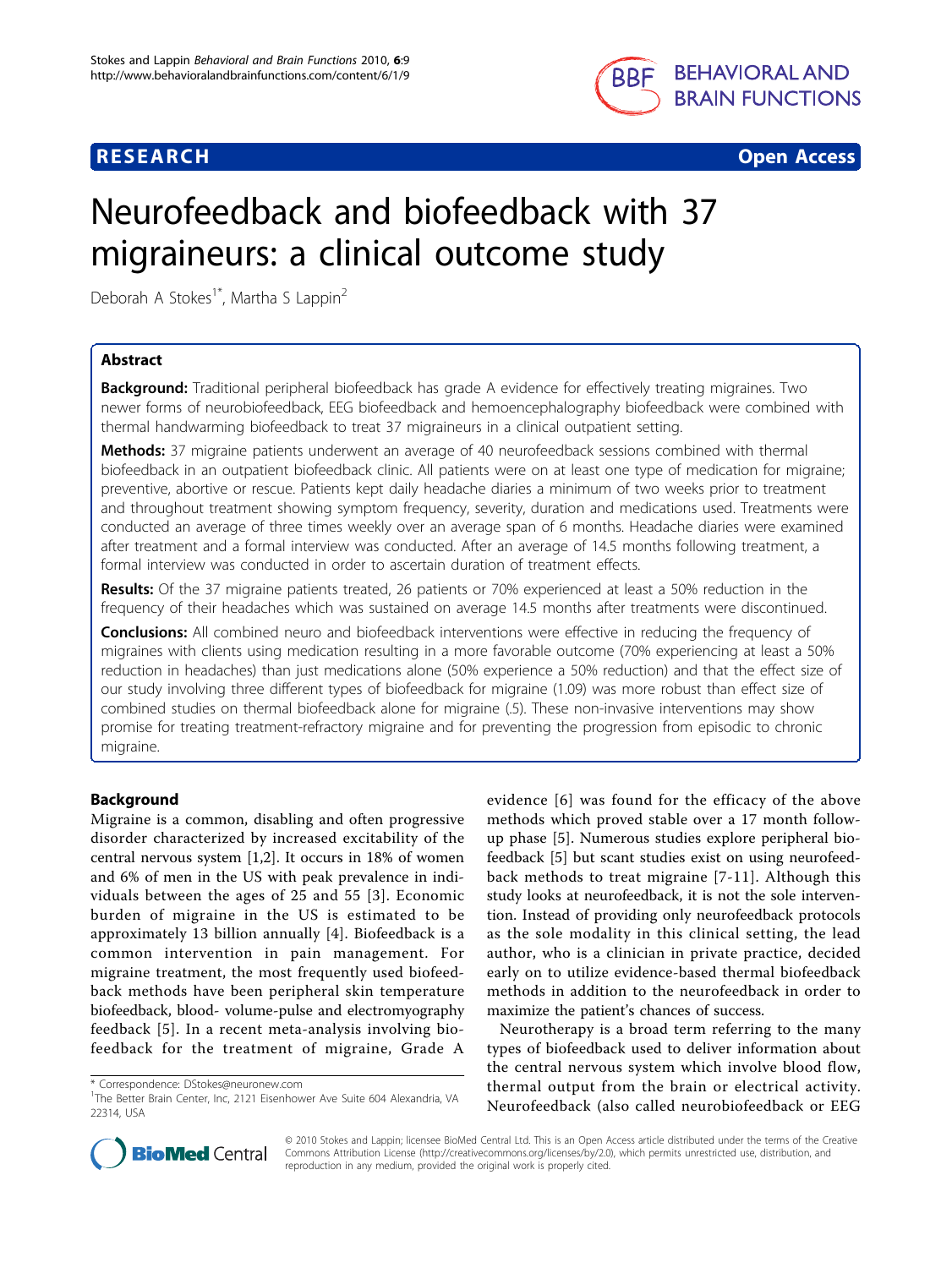biofeedback) usually refers to frequency-based biofeedback that uses an EEG to give clients information about their brainwaves and gradually and subtly teaches people how to alter their brainwave activity. Sensors are attached to the scalp and the raw EEG signal is amplified, the frequency spectrum is extracted via a Fourier transform and selected frequency components are displayed through a user interface such as a video game. Unlike peripheral biofeedback that monitors the status of peripheral aspects of the sympathetic and parasympathetic nervous systems (e.g. respiration, galvanic skin response), neurofeedback monitors central nervous system activity.

A preliminary review of the literature on the clinical applications of neurofeedback suggests that it may be effective for a number of cognitive, emotional, and physical problems [\[12](#page-9-0)-[15](#page-9-0)]. The neurofeedback literature is still in its infancy, and with the exception of ADHD, there are few double-blind, placebo-controlled studies. Although there are randomized controlled studies of neurofeedback applied to conditions such as ADD/ ADHD, uncontrolled epilepsy, learning disabilities, anxiety, post traumatic stress disorder, alcoholism, autism and traumatic brain injury [\[15](#page-9-0)], there are many areas of application including migraine where controlled studies using neurofeedback do not yet exist. Nevertheless, the body of research is growing, and the practice-based studies that form the basis of much of the published literature are stimulating a great deal of interest in the field.

Abnormalities in electrophysiological activity have commonly been found in the brains of migraine patients [[16-21](#page-9-0)], therefore it is plausible that interventions involving the EEG might be of benefit [[16](#page-9-0)]. Children afflicted with migraine, those with and without aura, demonstrate increased theta frequencies compared to normal controls [[17](#page-9-0)]. One popular neurofeedback protocol for migraine emphasizes protocols rewarding 12-15 HZ at the temporal lobes at sites T3 and T4 [[22\]](#page-9-0). Siniatchkin and colleagues demonstrated a significant reduction in migraines in 10 young migraineurs after 10 sessions of neurofeedback at midline frontal and central areas teaching them to control slow cortical potential activity representing cortical sensitivity and reactivity [[7\]](#page-9-0). Michael Tansey enabled four migraineurs to eliminate their migraines after neurofeedback training along midline frontal and central areas which showed that low frequencies became less dominant and higher frequencies were augmented [[8\]](#page-9-0). An older study found that thermal biofeedback was no more effective than EEG alpha biofeedback and self hypnosis in treating migraine [[9\]](#page-9-0).

Neurofeedback training also includes a newer method called hemoencephalography, which targets the frontal lobe [[23\]](#page-9-0). Passive infrared hemoencephalography (pIR HEG) is a form of biofeedback for the brain that measures and feeds back information on the thermal output of the frontal lobe [\[10,23](#page-9-0)]. Unlike electromyographic (EMG) feedback which involves lowering the tension of the frontalis or trapezius muscles, pIR HEG involves increasing the forehead temperature by watching a movie for feedback. The movie is in operation when the measured forehead temperature rises and the movie stops when the temperature drops. The therapist will increase the threshold as the client learns how to raise their forehead temperature. Clients are instructed to calmly concentrate on making the movie continue to play. Increases in the pIR HEG signal reflect a composite of thermal activity generated by vascular supply, vascular return and brain cell activity. 100 International Headache Society (IHS)-diagnosed migraineurs reduced the frequency of their headaches using this form of biofeedback [[10](#page-9-0),[24,25](#page-9-0)].

# Methods

This is a single group outcome, open label study in a clinical setting where both the patients and those administering treatment were aware of the treatment being given. Patients were given Informed Consent for biofeedback methods administered as well as Informed Consent to Research as put forth by the lead author's ethics committee of the American Psychological Association and the Association of Applied Psychophysiology and Biofeedback. All signed copies remain on file at The Better Brain Center. The authors had full access to all the data in the study and take responsibility for the integrity of the data and the accuracy of the data analysis.

#### Participants

Patients were recruited from the neurofeedback clinic of the Better Brain Center (formerly called Neurofeedback Consultants) where most were referred by their primary care physician or neurologist. Others responded to local media events covering their neurofeedback work in treating migraines. 74 headache clients presented to the clinic between 2004 and 2007. Selection criteria required that the client have migraine with or without aura and that this diagnosis be confirmed according to the IHS classification criteria for headache disorders [[24,25\]](#page-9-0). Patients who had less than one migraine per month or more than 20 per month were excluded from the study. This broad range of 1 to 20 migraines per month was used to keep as many patients as possible in the sample; however, we also conducted analyses using just the subset of patients with 2 to 14 migraines per month, the more typical headache frequency criterion used in migraine studies. The total sample included 37 migraine patients (29 females and 8 males). Ages ranged from 9 to 79, with the majority (56%) between the ages of 16 and 52, and the remainder evenly split between the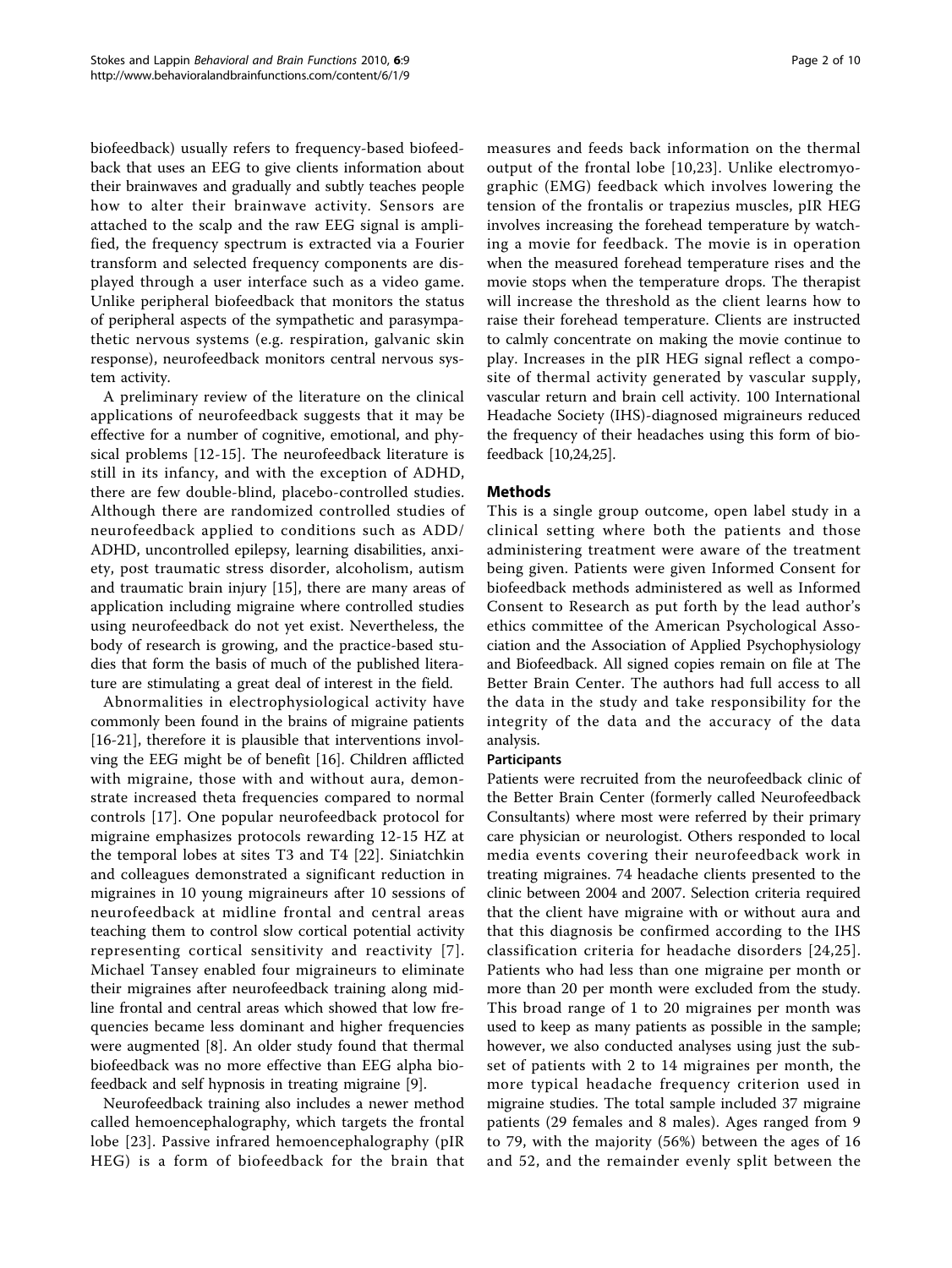younger group (22% were between 9 and 15) and the older group (22% were between 55 and 79). In terms of medical history, most patients had long, stable histories of migraine and had tried multiple pharmaceutical treatments prior to neurotherapy. All were having at least one migraine per month and taking at least one type of medication (preventive, abortive or rescue) for their migraines and were not required to discontinue these during the study (See Table 1). About one-third of the patients had migraine with aura, and about three-fourths reported experiencing other kinds of headaches or one or more other significant conditions (e.g., anxiety, depression, problems with sleep or focus). All received a diagnosis of migraine or mixed migraine with tension type headache. Patients were screened for medication overuse headache and those taking abortive or rescue medications more than 2 or 3 times a week were referred to their prescribing physician for instructions on tapering down and possible alternatives to these types of medications.

# Initial assessments

A personal and family headache history was taken at initial evaluation and a diagnostic interview was performed by a licensed psychologist to confirm the IHSdiagnosis of migraine with or without aura and to assess other symptoms and conditions. All patients had also received a diagnosis of migraine by a physician (neurologist, family practitioner or OB GYN) prior to entering this study. For patients who did not have at least two weeks of headache diaries, they were asked to wait two weeks to begin treatment in order to keep a baseline

Table 1 Number of patients on each type of migraine medication

| <b>Preventives</b> | Preventives (off label) | <b>Abortives</b> | Rescue        |
|--------------------|-------------------------|------------------|---------------|
| Topamax- 5         | Skelaxin-1              | $Frova - 3$      | Alleve- 2     |
| Depakote-4         | Requip-2                | Zomig-2          | Tylenol-7     |
| Inderal-1          | Cymbalta-3              | Imitrex-4        | Phenergan-1   |
|                    | Adderal-3               | Relpax-3         | Vicodin-1     |
|                    | Neurontin-3             | Maxalt-1         | Vicophren-1   |
|                    | Lexapro-2               | Midrin-1         | Advil-6       |
|                    | Flavil-1                | Migrainol-1      | Fioricet-4    |
|                    | Botox-1                 |                  | Excedrin-1    |
|                    | Fffexor-4               |                  | Toradol-1     |
|                    | Verapamil-1             |                  | Compazine-1   |
|                    | Prednisone- 2           |                  | Butorphenol-1 |
|                    | Phenobarbitol-1         |                  |               |
|                    | Tegretol-1              |                  |               |
|                    | Atenolol-1              |                  |               |
|                    | Claritin-1              |                  |               |
|                    | Vasotec-1               |                  |               |
|                    | Tenex-1                 |                  |               |

daily diary to record headache frequency and severity. At the first session and every 10 sessions thereafter, clients were asked to complete a non-standardized checklist to indicate changes in headaches as well as other symptoms (e.g., anxiety, insomnia, other pain types, depression, and behavioral problems). These checklists, daily headache diaries and clinical interviews were used throughout treatment to help determine most effective protocols and placements which were modified accordingly.

#### Follow up data collection

The data reported in this study were collected 3 months to 2 years after patients stopped coming to the neurotherapy center, either because they had completed the recommended number of treatment sessions or because they discontinued treatment on their own. The data were collected through follow-up telephone surveys conducted by a research consulting firm not affiliated with The Better Brain Center. Interviewers introduced themselves and indicated that they were conducting a followup assessment of The Better Brain Center's migraine patients for research purposes, and asked for permission to continue. Prior to starting treatment patients had been informed that their data may be used in a future retrospective study and that they might be interviewed for a study and all had agreed in writing. The telephone surveys were conducted during the last half of 2007 using a standardized protocol and prepared list of questions. The large majority of patients had completed treatment at least 6 months prior to the follow-up call, some as long as two years earlier. When asked about their post-treatment migraine history, participants were instructed to think about the 6 months immediately preceding the follow-up interview (not the entire time since their last treatment) and to estimate, on average, how many migraines they experienced per month. We included a broad range of months instead of just the 1 or 2 preceding months for two reasons. First, many patients experienced fewer than 1 per month post-treatment and a six month period is more likely to capture the fact that they are not completely migraine free. Second, many patients in this sample experienced fluctuations in the number of migraines they experienced per month, and capturing data for only 1 or 2 months could misrepresent their typical or average migraine frequency (although this is not a problem in large samples where unusually high or low frequency months should be randomly distributed across the sample; in smaller samples this is less likely to occur and short data collection periods can be an unnecessary source of error). Pre treatment headache frequency data was provided by headache diaries kept prior to treatment. Pretreatment headache frequency was also confirmed by interviews during follow up data collection. When asked about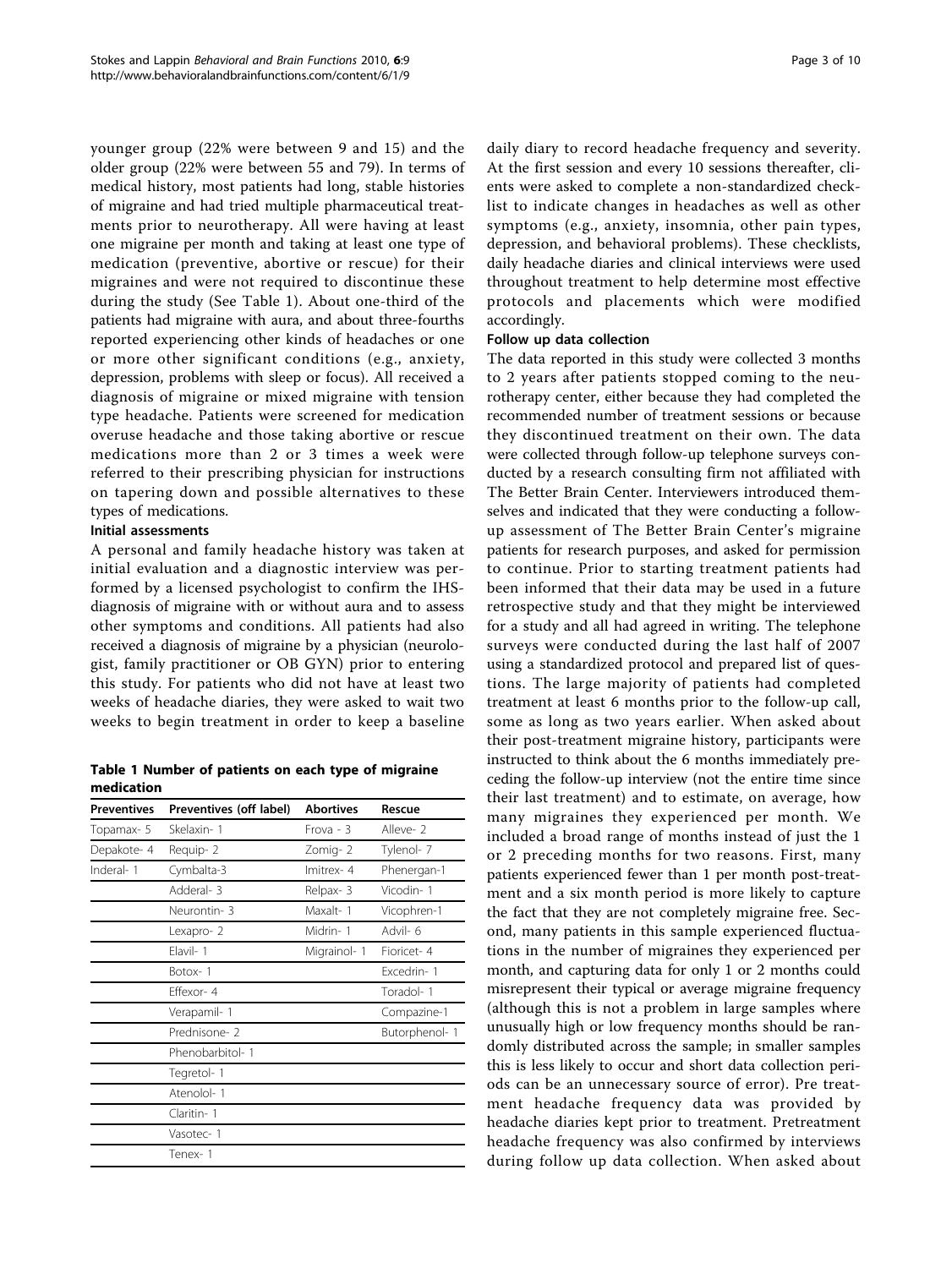their migraine pattern prior to treatment, participants were also asked to recall the average number of migraines per month they were experiencing in the 6 months prior to seeking treatment. Interviewers had access to the migraine frequency data reported at the initial diagnostic evaluation, and if there were large discrepancies asked for clarification. Large discrepancies were rare, and were usually the result of misunderstanding the question or mixing headache types. In the 3 cases where participants could not be contacted or chose not to complete the telephone interview, migraine frequency data from patient records was used instead of the telephone survey data. In addition to the migraine frequency questions, we presented each respondent with a list of symptoms that are common among clients seeking neurotherapy (e.g., anxiety, focus or attention, depression, other (non-migraine) headaches, and asked which they had also experienced prior to treatment. For each symptom they reported having experienced we asked them to rate the level of improvement they experienced with treatment. The options for the 5 point rating scale included: 0 - No (0%) improvement, 1 Slight (10-30%) improvement, 2-Moderate (40-60%) improvement, 3-Major (70-90%) improvement, 4- Total (90- 100%) improvement. We also asked all participants to use the same scale to rate the improvement they felt they had experienced in their migraines.

#### Treatment protocol

The study involved treatment using EEG biofeedback, pIR HEG biofeedback and handwarming biofeedback for an average total of 40 sessions. Average length of time in treatment was 6 months. Subjects underwent an average of 30 frequency-based neurofeedback sessions and 10 pIR HEG sessions for 30 minutes at least twice weekly. Eleven patients had an interruption in their treatment after the initial 20 sessions of up to several weeks but returned for their remaining sessions.

Assessment: A neurophysiological assessment using EEG measurements was administered using two channels of the EEG amplifier/software Brainmaster Atlantis version 3.5 or Brainmaster version 2.5. EEG Data was collected in three minute segments, 2 channels at a time. Data was collected under eyes open, eyes closed and eyes open task conditions at each site. Ten sites were collected: frontal (F3, FZ, F4), temporal T3, T4) central (C3, CZ and C4) and parietal areas (P3, P4) using the International 10-20 system of electrode placement.

Data collected was used to determine peak amplitudes for specific frequencies within the 1-38 HZ range. Data collection was performed at each site with the ground at FZ and with ipsilateral references and with the ground at C3 when sampling the FZ site. Sampling rate was 256 samples per second using a third order filter and a 60 Page 4 of 10

HZ notch filter. Amplitude measures were peak to peak magnitude.

Treatment: The EEG measures were used to guide neurofeedback training protocols by targeting frequency ranges with the highest amplitude. All migraine patients were trained to reduce the amplitude of the targeted frequencies. The EEG training primarily occurred at 5 sets of homologous sites - (T3-T4, C3-C4, F3-F4, FP1-FP2 and P3-P4). These homologous sites were chosen according to the lead author's training in neurofeedback in which years of clinical experience in treating migraines by other experienced clinicians is taught [\[22](#page-9-0)]. Electrode placements at homologous sites were used and training always began as a single channel placement using the first site as the signal and the second site as reference (example: T3-T4).

When training each site, each client received positive feedback (visual and auditory rewards via a video type of game) whenever EEG activity exceeded certain amplitude thresholds within a target band (called the reward band). Training each homologous site rewards the difference between the amplitude at each site of the target frequency. Simultaneously, clients received no feedback whenever excessive high amplitude activity occurred in certain frequency bands (called the inhibit band) that had been identified during the assessment. This lack of auditory reward (no beep or feedback) is designed to discourage the client from making excessive activity in the inhibit band whenever this activity exceeds the set threshold.

These protocols also reflect findings of EEG abnormalities commonly found in migraine patients [[7,16](#page-9-0)-[20](#page-9-0)]. The reward and inhibit frequencies chosen for each site were also selected according to the individual's neurophysiological assessment and they were also based on a history of training recommendations considered to be optimal for migraine stabilization by the authors and other practitioners in the field [[22](#page-9-0)]. For example, for temporal lobe sites we rewarded a target range of 12-15 HZ. Lower target range rewards were selected at posterior and frontal regions. During training, sometimes reward frequencies were lowered by 2 HZ from the starting point. For T3-T4, for example, after starting at 12-15 HZ, we may move down to 10-13 HZ. Small changes in the targeted reward frequency can produce noticeable clinical improvement, readily identified by the migraine sufferer. For the migraine population, however, we have observed that lowering the target frequency further than 2 HZ frequently can have a destabilizing effect and may actually trigger a migraine.

Training Objectives: Patients were told simply to "make beeps" or an auditory reward which occurs when they achieve the training objectives of increasing the reward amplitude and reducing excessive amplitude in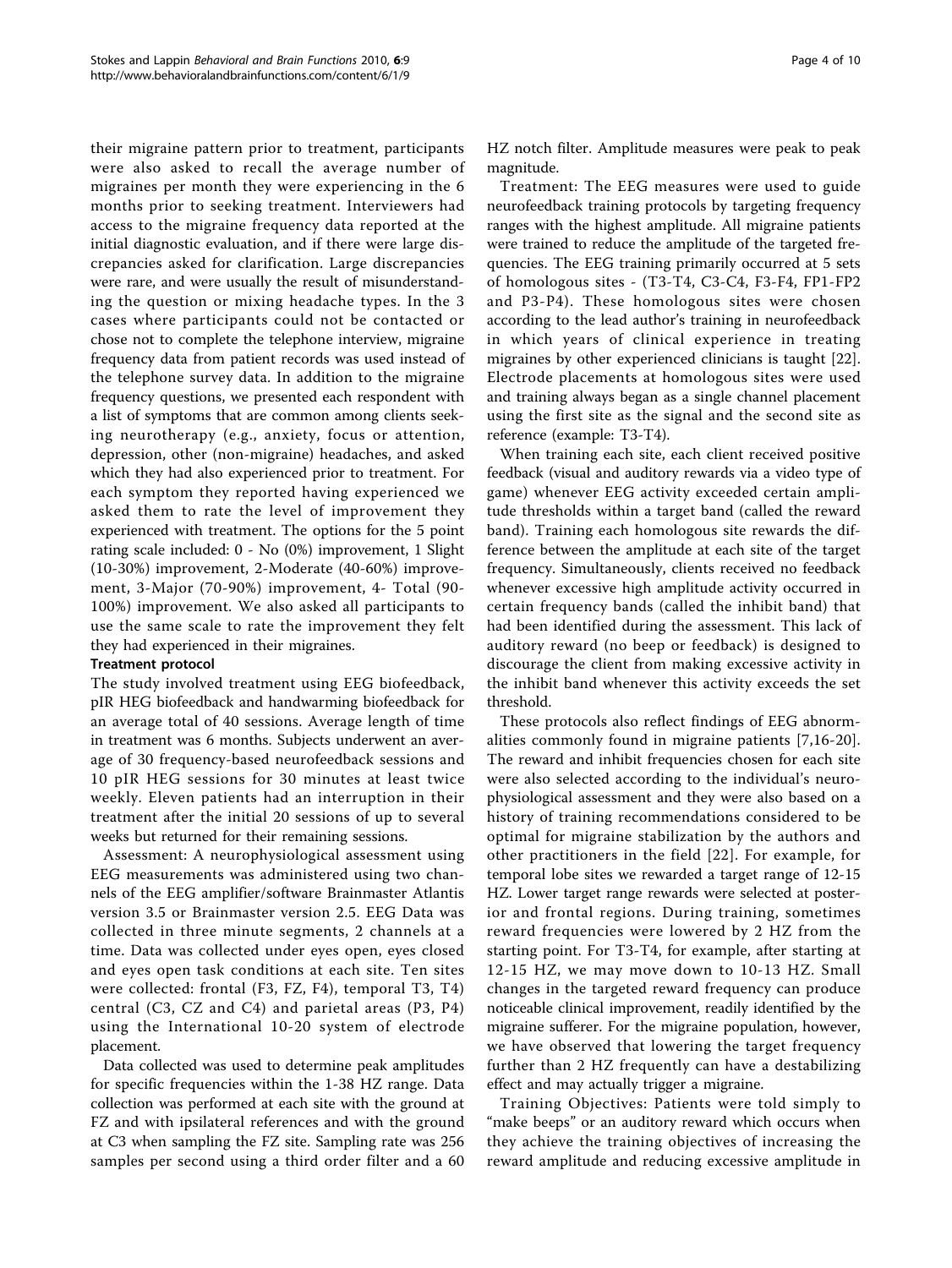the targeted inhibit bands. The frequency ranges that were inhibited at all the sites ranged between 2 and 14 HZ (low inhibit) and between 15 and 38 HZ (high inhibit). The reward frequency range across all the sites was usually between 8-18 HZ, with a 3 HZ band width. Each set of sites had their own set of frequencies to be rewarded and inhibited and this stayed the same for each pair of sites for each individual patient.

Sessions commenced at the temporal locations (T3, T4) for three to five sessions and then moved to central areas (C3, C4), then frontal (F3, F4), prefrontal (FP1, FP2), and parietal (P3, P4) for typically one to two sessions at each location. Only these five pairs of sites were used with the migraine protocols. We find that starting at the temporal lobe locations seems to offer the most powerful relaxation and stabilization initially in order for us to be able to proceed to the other locations which may not always be as relaxing or stabilizing. If patients had an adverse reaction to any of these sites, we moved on to another location. On rare occasions, a patient would respond by becoming too activated by work at a certain site so we would move to other sites in the treatment regimen. A typical treatment regimen would resemble the following: Sessions 1-4- EEG biofeedback at the temporal lobes simultaneously with thermal handwarming biofeedback, session 5-9- EEG biofeedback at central, frontal and parietal areas simultaneously with thermal handwarming biofeedback, Session 10, 12, 14, 16, 18, 22, 26, 30, 34, 38- pIR HEG biofeedback, Sessions 11,13, 15,17, 19-21, 23-25, 27-29, 31-33, 35-37, 39 & 40- EEG biofeedback at various locations along the cortex (depending on patient presentation and response) simultaneously with thermal handwarming biofeedback. Although we do only one or two sites per session, we have found the best responses with migraineurs when we continue to move around the whole head at various placements because we find that this population can be easily irritated by the overtraining of one site.

For most patients 30 minutes of pIR HEG biofeedback was introduced at approximately their tenth visit. This involved the patients wearing a headset which is designed to be worn at FPZ (center of forehead) and watching a movie and being challenged to keep the movie playing as the reward threshold was re-set to higher temperatures. The movie would remain playing as long as the patient's forehead temperature increased as the threshold was re-set. After two sessions the frequency-based neurofeedback training was reintroduced, and generally conducted pIR HEG every  $2<sup>nd</sup>$  or  $3<sup>rd</sup>$  session along with neurofeedback for the remainder of the treatment period. Rationale for changing the order and number of each of these protocols was based on patient tolerance and effectiveness of each protocol and was always subject to change based on patient feedback. We have found that if we allow the patient to elevate their forehead temperature more than 2 degrees, or if they are worked too aggressively, it is more likely that this technique can have the side effect of causing rather than aborting a migraine. Therefore, patients were asked to gently but mindfully increase their temperatures in order to watch the movie and we did not challenge them aggressively to do so by too frequently resetting the reward threshold.

Thermal handwarming biofeedback was also used simultaneously along with the EEG biofeedback during clinic sessions. All patients were given thermal biofeedback units along with instructions for how to perform thermal biofeedback at home on the days they did not have a clinic session. An analysis of biofeedback in combination with home training was found to be more effective than therapies without home training [\[5](#page-8-0)]. The objectives of this study are to show that the combination of both neurofeedback modalities along with thermal biofeedback and medication will significantly lessen the frequency of headaches experienced by the participants and that these effects will be more robust than thermal biofeedback-only approaches and more effective and enduring than traditional medication-only approaches.

#### Instrumentation

Frequency-based EEG biofeedback protocols used the Neurocybernetics (EEG Spectrum, International, Canoga Park, CA) with Procomp amplifiers (Thought Technology, Montreal, Quebec, Canada) or the Brainmaster systems (Brainmaster Technologies, Oakwood Village, OH). Passive Infrared Hemoencephalography units were also used (Jeffrey Carmen, Manlius, NY). Thermal handwarming biofeedback utilized the SC-911 unit (Biomedical Instruments, Inc., Warren, MI).

# Results

Table [2](#page-6-0) shows the age and gender of everyone in the full sample and the pre-treatment and post-treatment migraine frequency estimates. The estimates are based on participant reports of the average number of migraines they experienced per month in the 6 months prior to treatment, and the 6 months immediately preceding the follow-up telephone survey. The small number of participants  $(n = 7)$  who had completed treatment only 1 to 5 months before the follow-up interview, reported migraine frequency for this shorter post-treatment time period. The pre-treatment mean frequency was 7.6 migraines per month  $(S.D = 5.1)$  the post-treatment mean was 2.9 migraines per month (S.D  $= 2.8$ ), and the mean difference was 4.72 (S.D.  $= 4,32$ ) few migraines per month. The standardized effect size (derived by dividing the mean difference score by the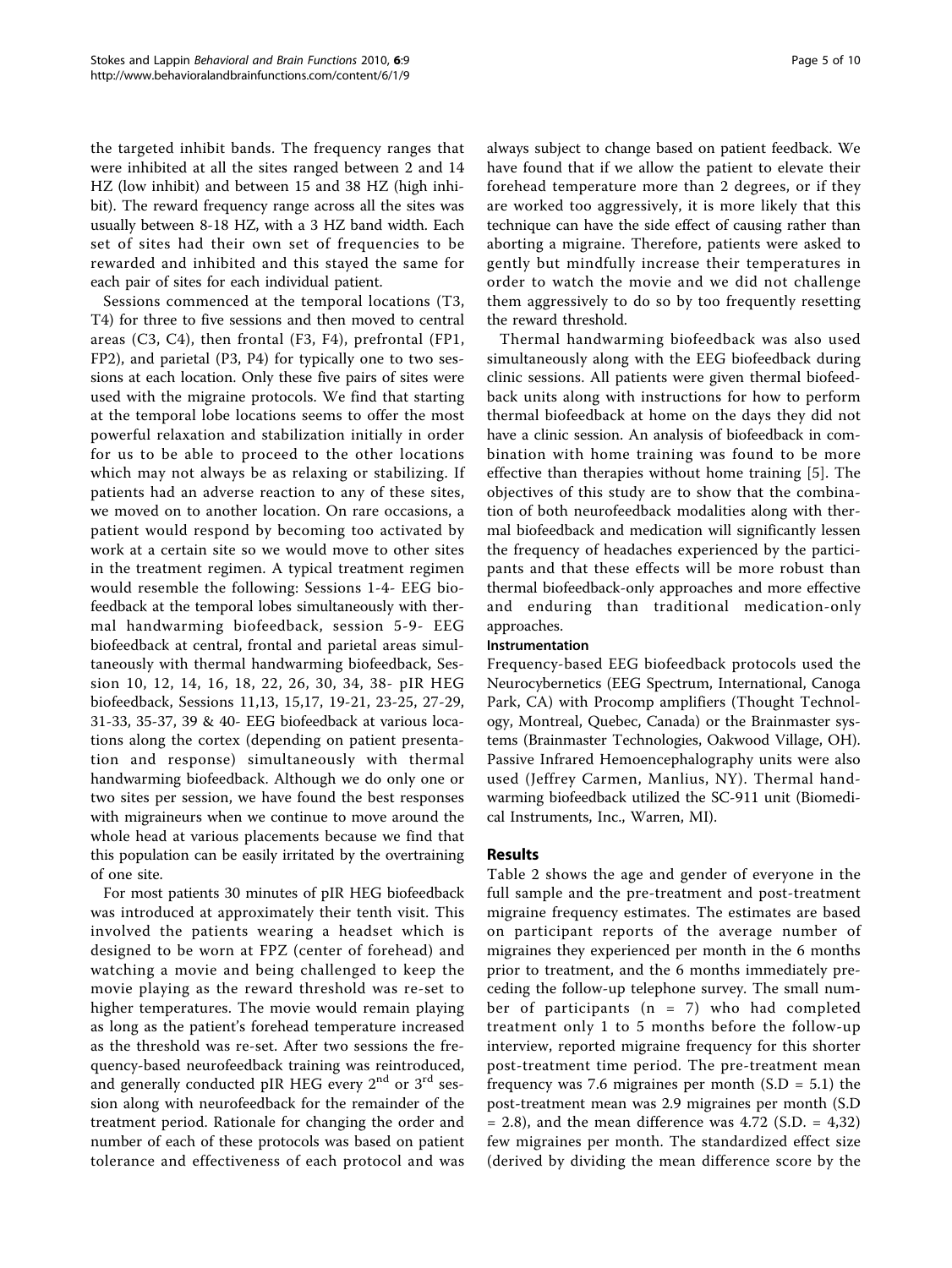standard deviation of the difference scores) is 1.09, an effect size considered in the literature to be very large. Since many migraine studies include only those who experience 2 to 14 migraines per month we also calculated effect size eliminating the 5 patients with 15 to 20 migraines/month and the 4 who experienced only one per month. This produced and even larger effect size: 1.23. We next added in 3 "dummy" cases showing no change to address concerns that those who fail to complete the minimum number of sessions (the minimum was 20, most had at least 40) might have been nonresponders. This effort to approximate an " intention to treat" analysis, assuming a 10% non-completer rate, reduced the 1.23 effect size in the restricted , 2 to 14 migraine sample, to 1.00, still a very large effect size.

For each individual we also calculated the percent reduction in migraine frequency by dividing the difference between that individual's pre- and post-treatment migraine frequency estimates by the average number of pre-treatment migraines they experienced. As illustrated in Figure [1](#page-7-0), 70% of the sample (or 26/37) showed a 50% or greater reduction in the frequency of their migraines, and only 16% (or 6/37) failed to improve at all.

The significance of the observed changes was examined using the Wilcoxon signed ranks test, a non-parametric alternative to the t-test for small sample studies where the dependent variable is not normally distributed. In the Wilcoxon signed ranks test the differences between pre- and post-treatment scores are rank ordered, and the significance test is based on ranks, eliminating the potential biasing effects of large, spurious differences in either direction. If the treatment has no effect the sum of the ranks where the difference is positive should be nearly equal to the sum of the ranks where the difference is negative.

In the present case, there was a large difference; in 31 cases post-treatment scores (average number of migraines per month) were less than pre-treatment scores, in 6 cases scores were equivalent, and there were no cases where post-treatment scores were greater than pre-treatment scores. The resulting z-score of -4.86 was statistically significant at the  $p < .001$  level.

Although the focus of this study was on migraine headaches, patients seeking neurotherapy are typically experiencing more than one problem, and migraine patients are no exception. In the follow-up interviews we asked participants to (a) indicate which of several other common symptoms they were experiencing when they first sought treatment, and then (b) use a 5-point scale to rate the level of improvement they experienced following neurotherapy treatment. The response scale options were "no improvement" (0), "slight (10-30%) improvement" (1), "moderate (40%-60%) improvement" (2), "major (70-90%) improvement" (3), and "total (90-

100%) improvement" (4). Table [3](#page-7-0) shows the number of individuals rating the 6 most common symptoms (migraine is included and the N of 34 indicates that we did not get ratings from 3 of the migraineurs who provided headache frequency data), and the percent reporting three levels of improvement. The first group includes those who selected either the "No improvement" or the "Slight (10-30%) improvement" response options, the middle group includes those who selected the "Moderate (40-60%) response option, and the third group includes those who selected "Major (70-90%) or Total (100%) improvement. Migraines were the most improved symptom based on this scale, with 62% or 23/ 37 reporting major or total improvement, followed by "other headaches," where 50% or 19/37 reported major or total improvement. The percent reporting major or total improvement on other symptoms ranged from 32% to 41%. Sleep problems were least likely to be substantially improved.

# **Discussion**

The concept of an under or overaroused nervous system was first proposed by Nobel Laureate Walter Rudolph Hess who in the 1950s experimented with electrical stimulation of the brain which led to changes in arousal [[26](#page-9-0)]. It has been theorized that disorders of attention, affect and pain are due either to over or underaroused brain states, and that neurofeedback is effective for a variety of symptoms or symptom clusters because it improves the brain's ability to regulate these arousal states [[13\]](#page-9-0). Neurofeedback treatment protocols address the underlying arousal problem, obviating separate validation studies for every medical diagnosis [\[13\]](#page-9-0). In this study, it appears that the biofeedback enabled the patients to gradually learn to control their susceptibility to getting headaches. Generally, they began to notice gradual improvements early on in treatment, particularly in their ability to manage stress, which was impetus for continuing treatment. This was assessed every 10 sessions by a written checklist and by interviews with a psychologist at each session. By session 20, most began to be aware of their ability to control or prevent their headaches. In most cases, by session 40, patients felt a sense of increased mastery over being better able to recognize when they were at risk (increased autonomic arousal in reaction to stress) and to take appropriate measures to be able to prevent headaches. 40 sessions happened to be the average number of sessions undertaken in the study. Number of sessions ranged from 20-67 and was determined by what treatment provider and each patient felt they needed in order to ultimately learn to control migraines. These patients described the biofeedback as helping them to acquire the ability to better self-regulate by learning to control their EEG and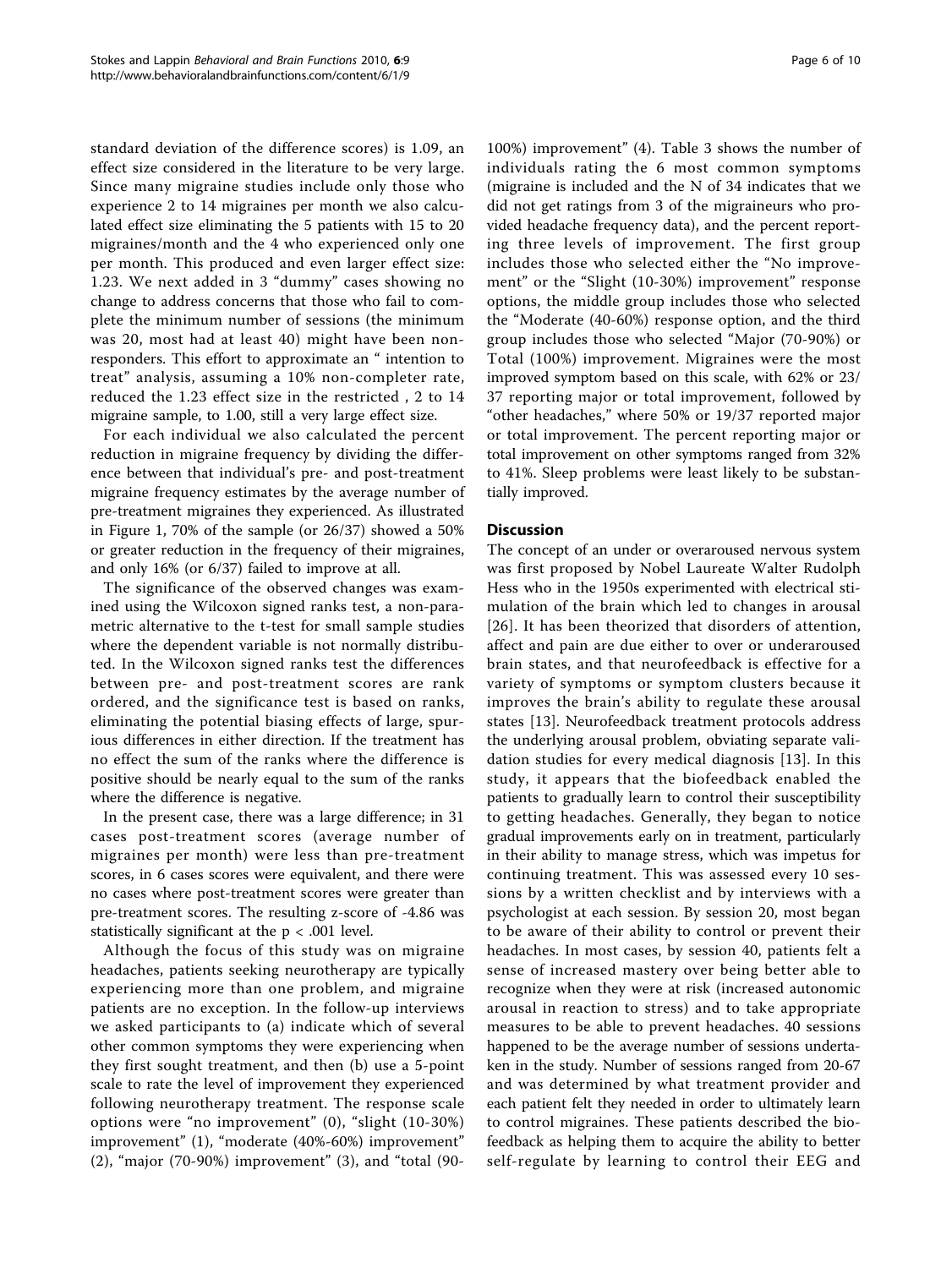reducing muscle tension, slowing the rate of their breathing and warming their hands and forehead, all of which were necessary for the types of biofeedback they had undergone. When asked how they thought they were better able to prevent headaches during interviews at each session and on checklists after every 10 sessions, many would explain that during potentially stressful conditions they would imagine hearing or visualizing the neurofeedback games and this appeared to help them invoke the physiological state elicited during the actual sessions. We have observed that thermal biofeedback

devices (pIR HEG machine and the handwarming units) can often be powerful migraine abortives once patients learn to raise their hand or forehead temperatures. All clients, whether or not they were successful at reducing their migraines, demonstrated an ability to warm their hands and foreheads and decrease their elevated EEG amplitudes of both slow and fast-wave activity. Patients related during session interviews that these techniques have eventually enabled them to automatically learn to abort their headaches without having to use the actual devices. Of the 37 patients in the study, five had fifteen

| Age             | Gender      | Average # of migraines/mo pre-treatment | Average # of migraines/mo post-treatment | Difference     |
|-----------------|-------------|-----------------------------------------|------------------------------------------|----------------|
| 40              | f           | $\mathbf{1}$                            | $\overline{0}$                           | $\mathbf{1}$   |
| $41$            | ${\sf m}$   | $\mathbf{1}$                            | $\mathbf 0$                              | $\mathbf{1}$   |
| $\mathsf 9$     | m           | $\mathbb{1}$                            | 0.16                                     | 0.84           |
| 15              | $\mathsf f$ | $\mathbf{1}$                            | $\mathsf{O}\xspace$                      | 0.7            |
| 50              | $\mathsf f$ | $\overline{2}$                          | 0.5                                      | 1.5            |
| 39              | $\mathsf f$ | $\overline{2}$                          | $\overline{2}$                           | $\mathsf O$    |
| $20\,$          | ${\sf m}$   | $\overline{2}$                          | 0.3                                      | 1.7            |
| 42              | $\mathsf f$ | $\overline{3}$                          | $\overline{3}$                           | $\mathbf 0$    |
| 62              | $\mathsf f$ | $\overline{3}$                          | $\mathsf{O}$                             | $\overline{3}$ |
| $\overline{9}$  | ${\sf m}$   | $\overline{3}$                          | $\mathbf{1}$                             | $\overline{2}$ |
| 52              | $\mathsf f$ | $\overline{4}$                          | $\overline{4}$                           | $\mathsf O$    |
| 57              | $\mathsf f$ | $\overline{4}$                          | $\mathbb O$                              | $\overline{4}$ |
| 13              | $\mathsf f$ | $\overline{4}$                          | 0.5                                      | 3.5            |
| 14              | $\mathsf f$ | 5                                       | $\overline{3}$                           | $\sqrt{2}$     |
| 27              | ${\sf m}$   | $\,$ 6 $\,$                             | $\,$ 6 $\,$                              | $\mathbf 0$    |
| 10              | $\mathsf f$ | $\,$ 6 $\,$                             | $\sqrt{4}$                               | $\sqrt{2}$     |
| 33              | $\mathsf f$ | $\,$ 6 $\,$                             | $\mathbf{1}$                             | 5              |
| 47              | $\mathsf f$ | $\overline{7}$                          | 5.5                                      | 1.5            |
| $\overline{21}$ | $\mathsf f$ | $\,8\,$                                 | 0.5                                      | 7.5            |
| 69              | $\mathsf f$ | $\,8\,$                                 | $\,8\,$                                  | $\mathbf 0$    |
| 18              | $\mathsf f$ | $\,8\,$                                 | $\overline{2}$                           | 6              |
| 25              | $\mathsf f$ | $\,8\,$                                 | $\mathsf{O}\xspace$                      | $\,8\,$        |
| 38              | $\mathsf f$ | $\mathsf 9$                             | $\mathbb O$                              | $\mathsf 9$    |
| 58              | f           | $10$                                    | $\sqrt{4}$                               | $\epsilon$     |
| 16              | $\mathsf f$ | $10\,$                                  | $10$                                     | $\mathsf O$    |
| 49              | $\mathsf f$ | $10\,$                                  | $\overline{2}$                           | $\,8\,$        |
| $\overline{44}$ | $\mathsf f$ | $10$                                    | $\overline{3}$                           | $\overline{7}$ |
| 45              | f           | $10\,$                                  | $\mathbf{1}$                             | 9              |
| 48              | ${\sf m}$   | $10\,$                                  | $\,$ 6 $\,$                              | $\overline{4}$ |
| 79              | f           | $10\,$                                  | $\sqrt{4}$                               | 6              |
| 55              | $\mathsf f$ | 13                                      | $10$                                     | 3              |
| 15              | ${\sf m}$   | $14$                                    | $\mathsf S$                              | $\mathsf{G}$   |
| 55              | $\mathsf f$ | 15                                      | $\overline{4}$                           | $11$           |
| 59              | $\mathsf f$ | 15                                      | $\overline{5}$                           | 10             |
| 15              | $\mathsf f$ | 15                                      | $\mathbf{3}$                             | 12.5           |
| 20              | $\mathsf f$ | $18\,$                                  | $\overline{2}$                           | 16             |
| 47              | ${\sf m}$   | 20                                      | $\overline{7}$                           | 13             |

<span id="page-6-0"></span>Table 2 Sample characteristics and average number of migraines per month pre- and post-treatment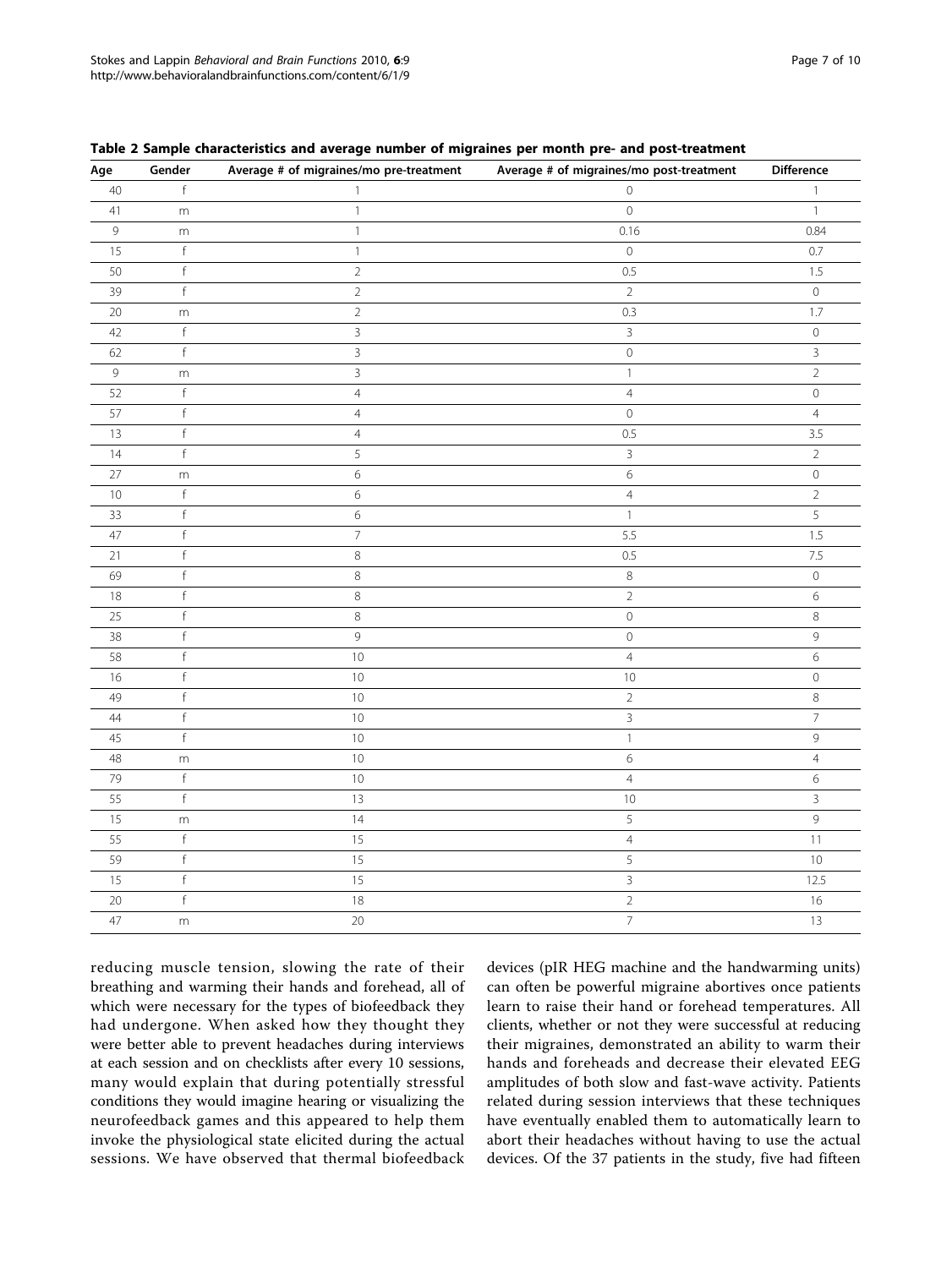<span id="page-7-0"></span>

or more migraines a month and all five improved significantly which may show promise that these methods can be useful for preventing the progression from episodic to chronic migraine.

Central nervous system dysfunction may play a key role in the pathogenesis of migraine [[16-21\]](#page-9-0). As there are no apparent structural disturbances, clinical neurophysiological methods may be well-suited to study its pathophysiology [\[16\]](#page-9-0). In both migraine with and without aura, somatosensory evoked potential studies show that lack of habituation in cortical information processing between attacks is a reproducible central nervous system abnormality with this population [[19\]](#page-9-0). Siniatchkin et al demonstrated the vulnerability of the migraine brain by measuring the effects of experimentally-induced stress on the contingent negative variation (CNV) response, which is a slow cortical potential believed to reflect altered excitability. This study showed a susceptibility to stress-induced migraine provoking agents before an actual attack [[20](#page-9-0)]. Additionally, it has been observed that abnormal behavioral patterns such as hypersensitivity and perfectionism are often characteristic among migraine sufferers yet these psychological features may be the result of an innate cortical hypersensitivity in addition to associated social learning processes [[21\]](#page-9-0). In this study neurofeedback appears to have improved stress resilience and susceptibility to migraines in the migraine participants. This may be due to the increase in self regulation brought about by the process of long term potentiation that may result from the operant conditioning of the EEG during the neurofeedback training [[12\]](#page-9-0).

Migraine has a comorbid association with a number of psychiatric conditions, including bipolar disorder, anxiety states, and depression, all of which are associated with perturbations in the serotonin and norepinephrine neurotransmitter substances [\[27,28](#page-9-0)]. Depression is often comorbid with migraines and anti-depressants are often used to treat both conditions [[29\]](#page-9-0). Evidence that many neurological conditions are comorbid and alleviated by identical or very similar drugs supports three important principles in the spectrum paradigm: a) different symptoms are often manifestations of the same underlying instability or in balance, b) symptoms manifest differently depending on where they fall along the continuum of the underlying dysfunction, c) treatments need not be "disease specific" to be helpful [[13\]](#page-9-0). Neurologist Oliver Sacks' speculation that brainwave biofeedback might prove useful for migraines after showing promise in treating seizures supports the spectrum concept of related disorders responding to one mode of treatment [[30\]](#page-9-0).

Migraine and tension type headache were linked after both types showed a significant response to sumatriptan. A convergence hypothesis was proposed speculating that the entire clinical spectrum of headache may share a common physiological pathway based on one type of medication exerting an effect on two distinctly different types of headache [[31,32](#page-9-0)]. Similarly, an older study shows that neurofeedback was effective for tension type headache [\[11](#page-9-0)] and our study finds that several types of biofeedback have an effect on migraines, other types of headache and other comorbidities.

Biofeedback used with medications appears to outperform medications alone [[5,](#page-8-0)[33,34\]](#page-9-0). In our study involving biofeedback with clients using medications, we saw the frequency of usage of the abortive and rescue medications drop along with the frequency of headaches.

# Limitations

This study did not focus solely on neurofeedback as a stand-alone treatment. The simultaneous inclusion of

Table 3 Ratings of improvement on migraine and other presenting problems

|                    | -<br>- -              |                          |                      |                            |  |
|--------------------|-----------------------|--------------------------|----------------------|----------------------------|--|
|                    | Number giving ratings | Slight or no improvement | Moderate improvement | Major or total improvement |  |
| Migraine headaches | 34                    | 21%                      | 18%                  | 62%                        |  |
| Anxiety            |                       | 32%                      | 36%                  | 32%                        |  |
| Focus              | 29                    | 35%                      | 28%                  | 38%                        |  |
| Other headaches    | 28                    | 25%                      | 25%                  | 50%                        |  |
| Depression         |                       | 33%                      | 26%                  | 41%                        |  |
| Sleep              | 22                    | 46%                      | 23%                  | 32%                        |  |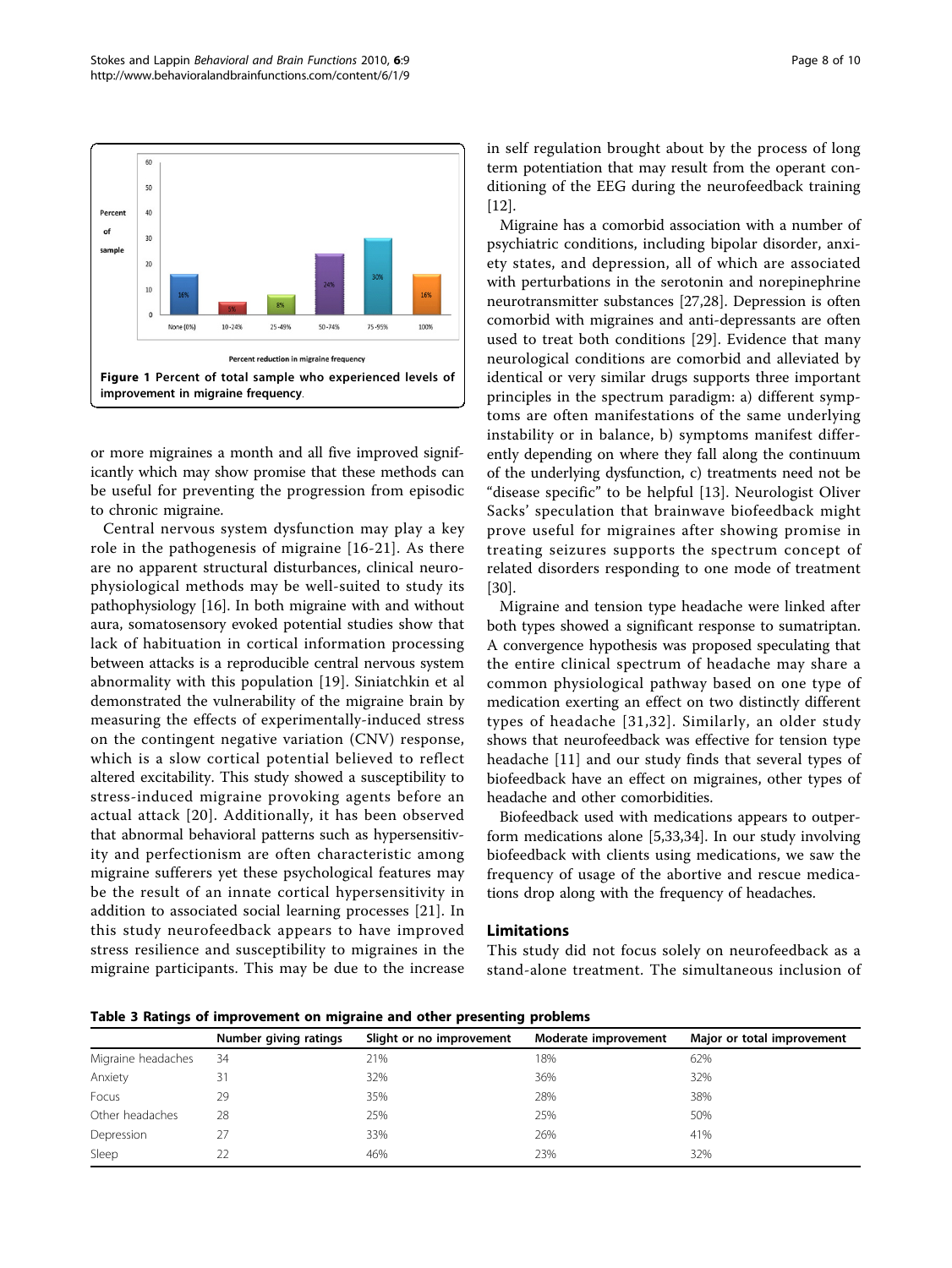<span id="page-8-0"></span>the peripheral biofeedback treatment modalities already known to be effective for migraines confounds this study. The study design is not ideal in that it prevents any supposition as to which interventions may be at work in cases of improved headaches. Because the study was unblinded and the treatment protocol was modified according to individual patient reactions, it does not meet the standards for a clinical trial. A single group (non-random) retrospective review of a convenience sample of headache sufferers without a control group and interviewed as long as 24 months after treatment with a varying treatment protocol is perhaps reflective of clinical practice but not ideal for investigating a novel approach to managing headaches. Additionally, the response scales used to construct Table [3](#page-7-0) did not include the choice of "worse", which may have induced an overly acquiescent response bias. The simultaneous measuring of pre and follow-up data is problematic also, since it may introduce several potential biases such as memory and recency effects.

Great care was also taken to rule out positive biases that might have been introduced by having data collected by people the patients had known or seen at the clinic. Those conducting the telephone survey made an effort to assure respondents that this was an objective effort to learn about both positive and negative outcomes. Nevertheless, retrospective reports of migraine frequency are not ideal. If we were paying subjects to participate in an externally funded study, we could require participants to complete daily headache diaries for several months posttreatment. This is not practical in practice-based research, however, especially when treatment has effectively reduced the frequency or severity migraines to the point that they are no longer a focus of concern.

# Conclusions

Migraine may be progressive disorder with an excellent response to preventive early interventions [\[33,34](#page-9-0)]. Yet none of the pharmaceutical options are exceptionally effective or without side effects. The best result that medication has achieved has been only about a 50% reduction in approximately 50% of migraine patients [[34\]](#page-9-0). Our study outperforms this by achieving a 50% or more reduction in 70% of the participants based on follow-up data collected on average, 14 months after patients had completed at least the minimum recommended 20 treatment sessions. The treatment effect sizes we obtained (1.09) are greater than those reported in a recent meta-analysis for either EEG-biofeedback (about .4) or temperature training feedback (about .5) or blood volume pulse feedback (about .7) alone, or temperature feedback plus electromyographic feedback (about .6) [5]. Although we did not have a control group, and thus cannot completely rule out placebo

effects in this study, it may be unusual for a placebo effect to last 6 months to two years.

Despite the different types of intervention used in our study (manipulation of the EEG, forehead temperature or hand temperature), the retrospective reports of migraine frequency and the absence of a control group, the statistically and clinically significant improvements observed in this patient population attests to the promise biofeedback based treatment modalities hold for migraine patients. It is our hope that this study will generate an interest in performing larger scale controlled studies in the noninvasive neurotherapies to treat migraine and other chronic and/or progressive disorders.

#### Abbreviations

EEG: electroencephalogram; pIR HEG: passive infrared hemoencephalography; qEEG: quantitative EEG; CNV: contingent negative variation.

#### Acknowledgements

The authors would like to acknowledge the following individuals for their review of the study and suggested revisions of the manuscript: Karl Pribram, MD, Candace Pert, PhD, Paul Rapp, PhD, Frank Andrasik, PhD, Kathleen Farmer, Psy.D and Michael Cohen, B.S. The source of funding for this study was at the author's and co-author's own expense. The principal author was remunerated for her time treating each client who paid for their private biofeedback sessions. The co-author received no compensation whatsoever for providing her time in the data analysis and writing of the findings.

#### Author details

<sup>1</sup>The Better Brain Center, Inc, 2121 Eisenhower Ave Suite 604 Alexandria, VA 22314, USA. <sup>2</sup> Action Research and Technical Solutions, Inc, 11506 Links Drive Reston, VA 20190, USA.

#### Authors' contributions

DAS designed the study, carried out the treatment, initiated the study, performed the research and wrote this article except for most of the methods, results and conclusions sections. MSL participated in the study design, oversaw the data collection, performed the statistical analysis, supervised the data analysis and wrote most of the methods, results and conclusions sections. All authors read and approved the final manuscript.

#### Competing interests

The authors declare that they have no competing interests.

#### Received: 2 November 2009

Accepted: 2 February 2010 Published: 2 February 2010

#### References

- 1. Lipton R, Bigal M: [Migraine: epidemiology, impact and risk factors for](http://www.ncbi.nlm.nih.gov/pubmed/15833088?dopt=Abstract) [progression.](http://www.ncbi.nlm.nih.gov/pubmed/15833088?dopt=Abstract) Headache 2005, , Suppl: S3-S13.
- 2. Ambrosini A, deNoordhout AM, Sandor PS, Schoenen J: [Electrophysiological studies in migraine: a comprehensive review of](http://www.ncbi.nlm.nih.gov/pubmed/12699456?dopt=Abstract) [their interest and limitations.](http://www.ncbi.nlm.nih.gov/pubmed/12699456?dopt=Abstract) Cephalalgia 2003, 23(Suppl1):13-31.
- Lipton R, Bigal M, Diamond M, Freitag F, Reed ML, Stewart WF: [Migraine](http://www.ncbi.nlm.nih.gov/pubmed/17261680?dopt=Abstract) [prevalence, disease burden, and the need for preventive therapy.](http://www.ncbi.nlm.nih.gov/pubmed/17261680?dopt=Abstract) Neurology 2007, 68(5):343-349.
- 4. Hu XH, Markson LE, Lipton RB, Stewart WF, Berger ML: [Burden of migraine](http://www.ncbi.nlm.nih.gov/pubmed/10219926?dopt=Abstract) [in the United States: disability and economic costs.](http://www.ncbi.nlm.nih.gov/pubmed/10219926?dopt=Abstract) Arch Intern Med 1999, 159:813-8.
- Nestoriuc Y, Martin A, Rief W, Andrasik F: [Biofeedback treatment for](http://www.ncbi.nlm.nih.gov/pubmed/18726688?dopt=Abstract) [headache disorders: a comprehensive efficacy review.](http://www.ncbi.nlm.nih.gov/pubmed/18726688?dopt=Abstract) Appl Psychophysiol Biofeedback 2008, 33:125-140.
- 6. Silberstein S: [Practice parameter: Evidence based guidelines for migraine](http://www.ncbi.nlm.nih.gov/pubmed/10993991?dopt=Abstract) [headache \(an evidence-based review\): report of the quality standards](http://www.ncbi.nlm.nih.gov/pubmed/10993991?dopt=Abstract)